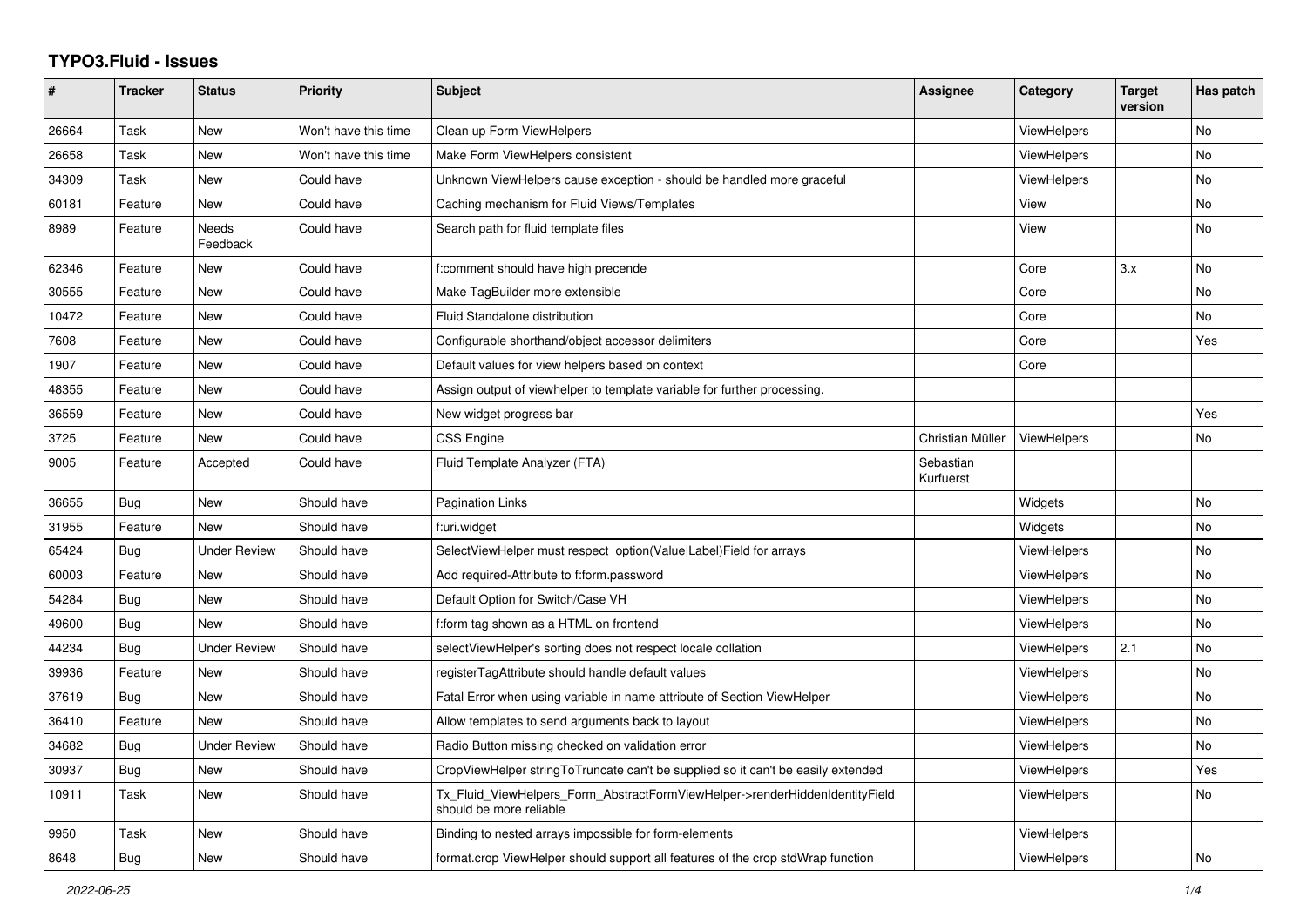| #     | <b>Tracker</b> | <b>Status</b>            | <b>Priority</b> | <b>Subject</b>                                                                            | <b>Assignee</b> | Category | <b>Target</b><br>version | Has patch |
|-------|----------------|--------------------------|-----------------|-------------------------------------------------------------------------------------------|-----------------|----------|--------------------------|-----------|
| 46289 | Bug            | <b>Needs</b><br>Feedback | Should have     | Enable Escaping Interceptor in XML request format                                         |                 | View     | 2.0.1                    | No        |
| 45394 | Task           | New                      | Should have     | Forwardport Unit test for standalone view                                                 |                 | View     |                          | No        |
| 43072 | Task           | <b>New</b>               | Should have     | Remove TOKENS for adding templates fallback in Backporter                                 |                 | View     |                          | No        |
| 46257 | Feature        | <b>Under Review</b>      | Should have     | Add escape sequence support for Fluid                                                     |                 | Core     |                          | No        |
| 39990 | Bug            | New                      | Should have     | Same form twice in one template: hidden fields for empty values are only rendered<br>once |                 | Core     |                          | No        |
| 32035 | Task           | New                      | Should have     | Improve fluid error messages                                                              |                 | Core     |                          | Yes       |
| 4704  | Feature        | New                      | Should have     | Improve parsing exception messages                                                        |                 | Core     |                          |           |
| 3481  | Bug            | New                      | Should have     | Use ViewHelperVariableContainer in PostParseFacet                                         |                 | Core     |                          | No        |
| 60271 | Feature        | New                      | Should have     | Paginate viewhelper, should also support arrays                                           |                 |          |                          | No        |
| 58983 | Bug            | New                      | Should have     | format.date does not respect linebreaks and throws exception                              |                 |          |                          | No        |
| 58921 | Bug            | New                      | Should have     | f:form.* VHs crash if NOT inside f:form but followed by f:form                            |                 |          |                          | No        |
| 56237 | Task           | New                      | Should have     | in-line (Condition) ViewHelpers should not evaluate on parsing                            |                 |          |                          | No        |
| 52591 | Bug            | New                      | Should have     | The Pagination Widget broken for joined objects                                           |                 |          |                          | No        |
| 52536 | Bug            | <b>Under Review</b>      | Should have     | Errorclass not set if no property-attribute set                                           |                 |          |                          |           |
| 52419 | Bug            | New                      | Should have     | Wrong PHPDocs notation for default value inline f:translate viewhelper                    |                 |          | 2.0                      | No        |
| 51277 | Feature        | New                      | Should have     | ViewHelper context should be aware of actual file occurrence                              |                 |          |                          | No        |
| 50888 | Bug            | <b>Under Review</b>      | Should have     | WSOD by changing name of section and if Fluid caches are generated                        |                 |          |                          | No        |
| 49756 | Feature        | <b>Under Review</b>      | Should have     | Select values by array key in checkbox viewhelper                                         |                 |          |                          | No        |
| 47669 | Task           | New                      | Should have     | FormViewHelper does not define the default request method                                 |                 |          |                          | No        |
| 47006 | Bug            | <b>Under Review</b>      | Should have     | widget identifier are not unique                                                          |                 |          |                          | No        |
| 46545 | Feature        | New                      | Should have     | Better support for arrays in options of SelectViewHelper                                  |                 |          |                          | No        |
| 46091 | Task           | Needs<br>Feedback        | Should have     | Show source file name and position on exceptions during parsing                           |                 |          |                          | No        |
| 45345 | Feature        | Needs<br>Feedback        | Should have     | Easy to use comments for fluid that won't show in output                                  |                 |          |                          |           |
| 45153 | Feature        | New                      | Should have     | f:be.menus.actionMenuItem - Detection of the current select option is insufficient        |                 |          |                          | No        |
| 43071 | Task           | New                      | Should have     | Remove TOKENS for adding fallback teplates in B                                           |                 |          |                          | N0        |
| 42743 | Task           | New                      | Should have     | Remove inline style for hidden form fields                                                |                 |          |                          | No        |
| 42397 | Feature        | New                      | Should have     | Missing viewhelper for general links                                                      |                 |          |                          | No        |
| 40081 | Feature        | New                      | Should have     | Allow assigned variables as keys in arrays                                                |                 |          |                          | No        |
| 38130 | Feature        | New                      | Should have     | Checkboxes and multiple select fields should have an assignable default value             |                 |          |                          | No        |
| 33215 | Feature        | New                      | Should have     | RFC: Dynamic values in ObjectAccess paths                                                 |                 |          |                          | No        |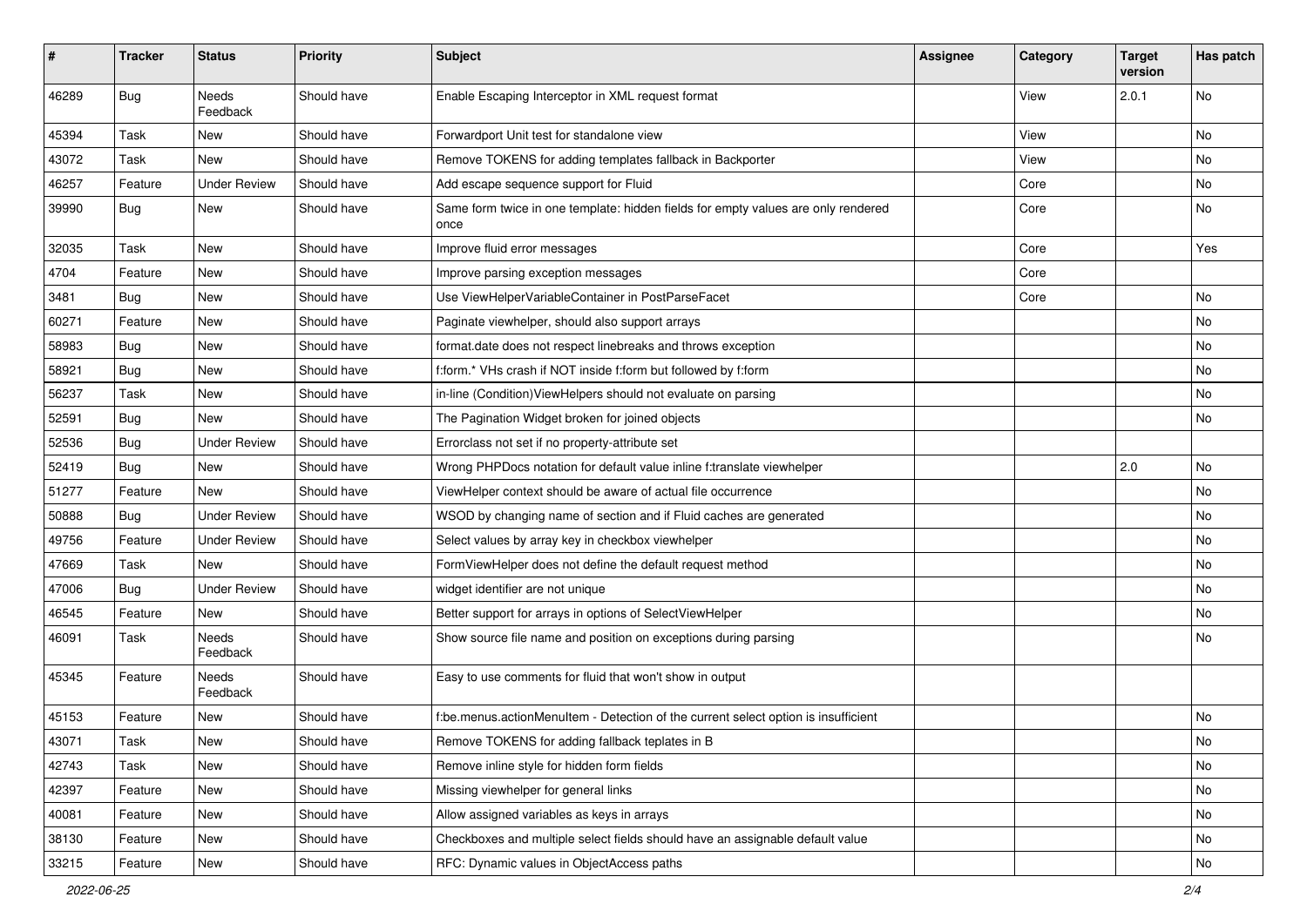| ∦     | <b>Tracker</b> | <b>Status</b>            | <b>Priority</b> | <b>Subject</b>                                                                                              | <b>Assignee</b>             | Category    | <b>Target</b><br>version | Has patch |
|-------|----------------|--------------------------|-----------------|-------------------------------------------------------------------------------------------------------------|-----------------------------|-------------|--------------------------|-----------|
| 28554 | Bug            | New                      | Should have     | (v4) implement feature flag to disable caching                                                              |                             |             |                          | No        |
| 28553 | Bug            | New                      | Should have     | improve XHProf test setup                                                                                   |                             |             |                          | No        |
| 28552 | Bug            | New                      | Should have     | (v5) write ViewHelper test for compiled run; adjust functional test to do two passes<br>(uncached & cached) |                             |             |                          | No        |
| 28550 | Bug            | New                      | Should have     | (v4) make widgets cacheable, i.e. not implement childnodeaccess interface                                   |                             |             |                          | No        |
| 28549 | Bug            | New                      | Should have     | make widgets cacheable, i.e. not implement childnodeaccess interface                                        |                             |             |                          | No        |
| 13045 | Bug            | New                      | Should have     | Entity decode of strings are different between if-conditions and output of variable                         |                             |             |                          |           |
| 9514  | Feature        | New                      | Should have     | Support explicit Array Arguments for ViewHelpers                                                            |                             |             |                          |           |
| 3291  | Feature        | <b>Needs</b><br>Feedback | Should have     | Cacheable viewhelpers                                                                                       |                             |             |                          | No        |
| 54195 | Task           | New                      | Should have     | Rename and move FormViewHelper's errorClass value, currently 'f3-form-error'                                | Adrian Föder                | ViewHelpers |                          | No        |
| 53806 | Bug            | <b>Under Review</b>      | Should have     | Paginate widget maximumNumberOfLinks rendering wrong number of links                                        | Bastian<br>Waidelich        | Widgets     |                          | No        |
| 58862 | Bug            | <b>Needs</b><br>Feedback | Should have     | FormViewHelper doesn't accept NULL as value for \$arguments                                                 | Bastian<br>Waidelich        | ViewHelpers |                          | Yes       |
| 55008 | Bug            | <b>Under Review</b>      | Should have     | Interceptors should be used in Partials                                                                     | Christian Müller            |             |                          | No.       |
| 37095 | Feature        | New                      | Should have     | It should be possible to set a different template on a Fluid TemplateView inside an<br>action               | Christopher<br>Hlubek       |             |                          | No        |
| 43346 | Feature        | <b>Under Review</b>      | Should have     | Allow property mapping configuration via template                                                           | Karsten<br>Dambekalns       | ViewHelpers | 2.1                      | No        |
| 8491  | Task           | <b>Needs</b><br>Feedback | Should have     | link.action and uri.action differ in absolute argument                                                      | Karsten<br>Dambekalns       | ViewHelpers |                          | No        |
| 36662 | Bug            | Needs<br>Feedback        | Should have     | Checked state isn't always correct when property is collection                                              | Kevin Ulrich<br>Moschallski | ViewHelpers | 1.1.1                    | <b>No</b> |
| 52640 | Feature        | <b>Under Review</b>      | Should have     | Create an UnlessViewHelper as opposite to the IfViewHelper                                                  | Marc Neuhaus                |             |                          | No        |
| 40998 | Bug            | <b>Under Review</b>      | Should have     | Missing parent request namespaces in form field name prefix                                                 | Sebastian<br>Kurfuerst      | ViewHelpers | 1.1.1                    | No        |
| 5933  | Feature        | Accepted                 | Should have     | Optional section rendering                                                                                  | Sebastian<br>Kurfuerst      | ViewHelpers |                          | No        |
| 12863 | Bug            | New                      | Should have     | Attributes of a viewhelper can't contain a '-'                                                              | Sebastian<br>Kurfuerst      | Core        |                          | No        |
| 28551 | Bug            | Accepted                 | Should have     | (v4) backport VHTest                                                                                        | Sebastian<br>Kurfuerst      |             |                          | No        |
| 33394 | Feature        | Needs<br>Feedback        | Should have     | Logical expression parser for BooleanNode                                                                   | <b>Tobias Liebig</b>        | Core        |                          | No        |
| 45384 | Bug            | New                      | Must have       | Persisted entity object in widget-configuration cannot be deserialized (after reload)                       |                             | Widgets     | 2.0.1                    | No        |
| 60856 | Bug            | New                      | Must have       | Target attribute not supported by the form viewhelper                                                       |                             | ViewHelpers |                          | Yes       |